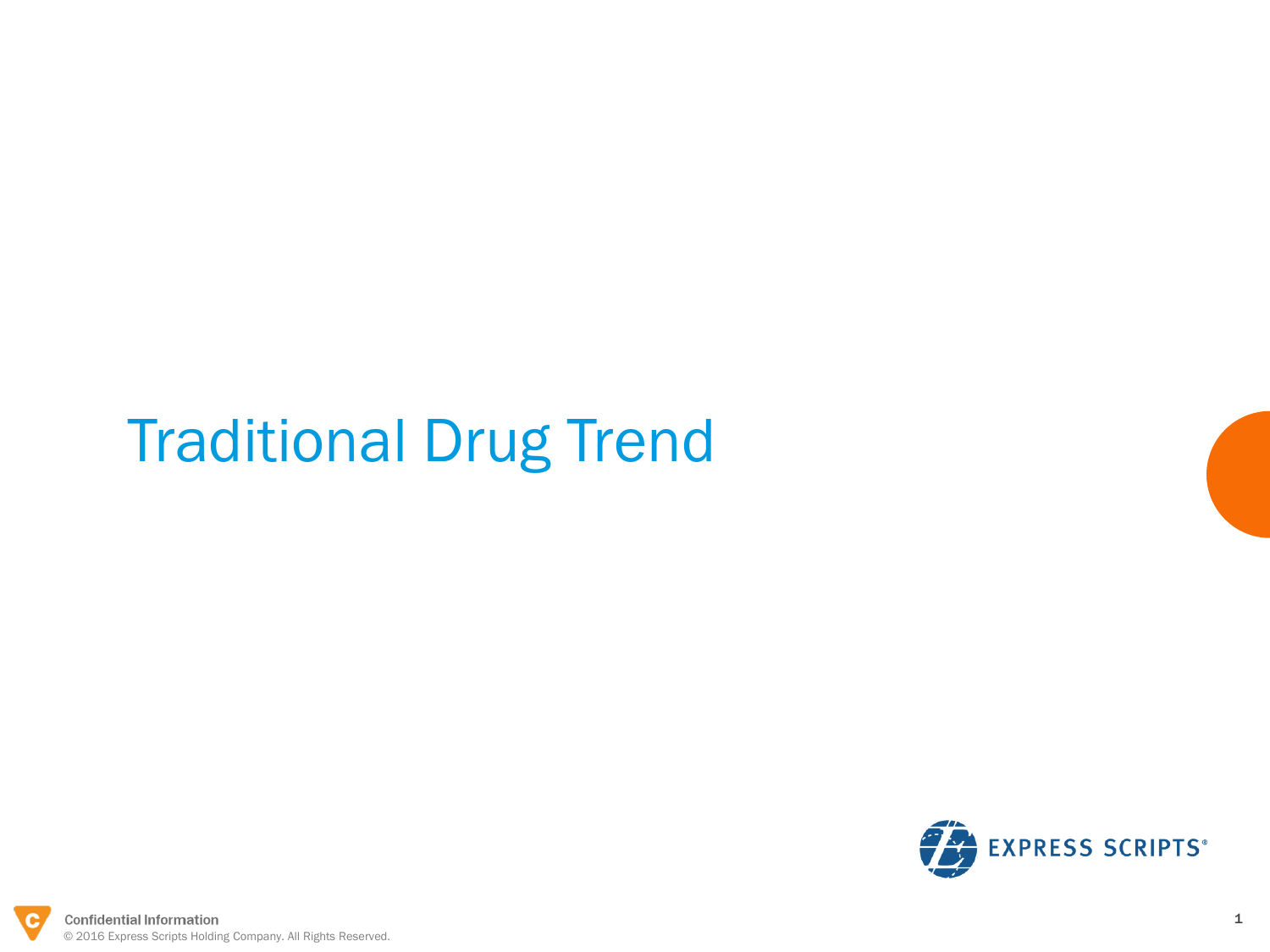### 2018 Landscape in Review

| <b>Topic</b>                            |                                                                                                                                                                                                                                                                                                                                                                                                                                                                                                                                                                |
|-----------------------------------------|----------------------------------------------------------------------------------------------------------------------------------------------------------------------------------------------------------------------------------------------------------------------------------------------------------------------------------------------------------------------------------------------------------------------------------------------------------------------------------------------------------------------------------------------------------------|
| <b>FDA Approvals</b>                    | In 2018, the FDA has approved a record number of novel drugs, known as<br>new molecular entities (NME's) and biologic license applications (BLA's).<br>FDA has approved 59 novel products, 36 of which are considered specialty<br>and 23 traditional medications.                                                                                                                                                                                                                                                                                             |
| <b>FDA New Drug</b><br><b>Approvals</b> | Some of the more notable TRADITIONAL drug approvals include:<br>Jornay PM <sup>™</sup> (methylphenidate)<br>Aemcolo <sup>™</sup> (rifamycin SV MMX)<br>$\bullet$ .<br>AndexXa <sup>®</sup> (andexanet alfa)<br>$\bullet$ .<br>Oxervate (cenegermin)<br>Aimovig <sup>™</sup> (erenumab-aooe)<br>• Orilissa <sup>™</sup> (elagolix)<br>$\bullet$<br>Ajovy <sup>™</sup> (fremanezumab-vfrm) •<br>Motegrity <sup>™</sup> (prucalopride)<br>Emgality <sup>™</sup> (galcanezumab-gnlm) • Xofluza <sup>™</sup> (baloxavir marboxil)                                   |
| <b>First-Time</b><br><b>Generics</b>    | In 2018, \$11.2 billion in first time generics have launched. Some of the<br>larger selling generics include:<br>Aloxi <sup>®</sup> Injection<br>Namenda XR®<br>$\bullet$<br>Adcirca <sup>®</sup><br>Norvir <sup>®</sup> Tablets<br>$\bullet$<br>$\bullet$<br>Onfi <sup>®</sup><br>Androgel 1.62%<br>$\bullet$<br>Cialis <sup>®</sup><br>Prevacid SoluTab <sup>™</sup><br>$\bullet$<br>EpiPen <sup>®</sup><br>Sustiva <sup>®</sup> 600mg Tabs<br>$\bullet$<br>Levitra <sup>®</sup><br>Welchol <sup>®</sup><br>Makena <sup>®</sup><br>Zytiga <sup>®</sup> 250mg |

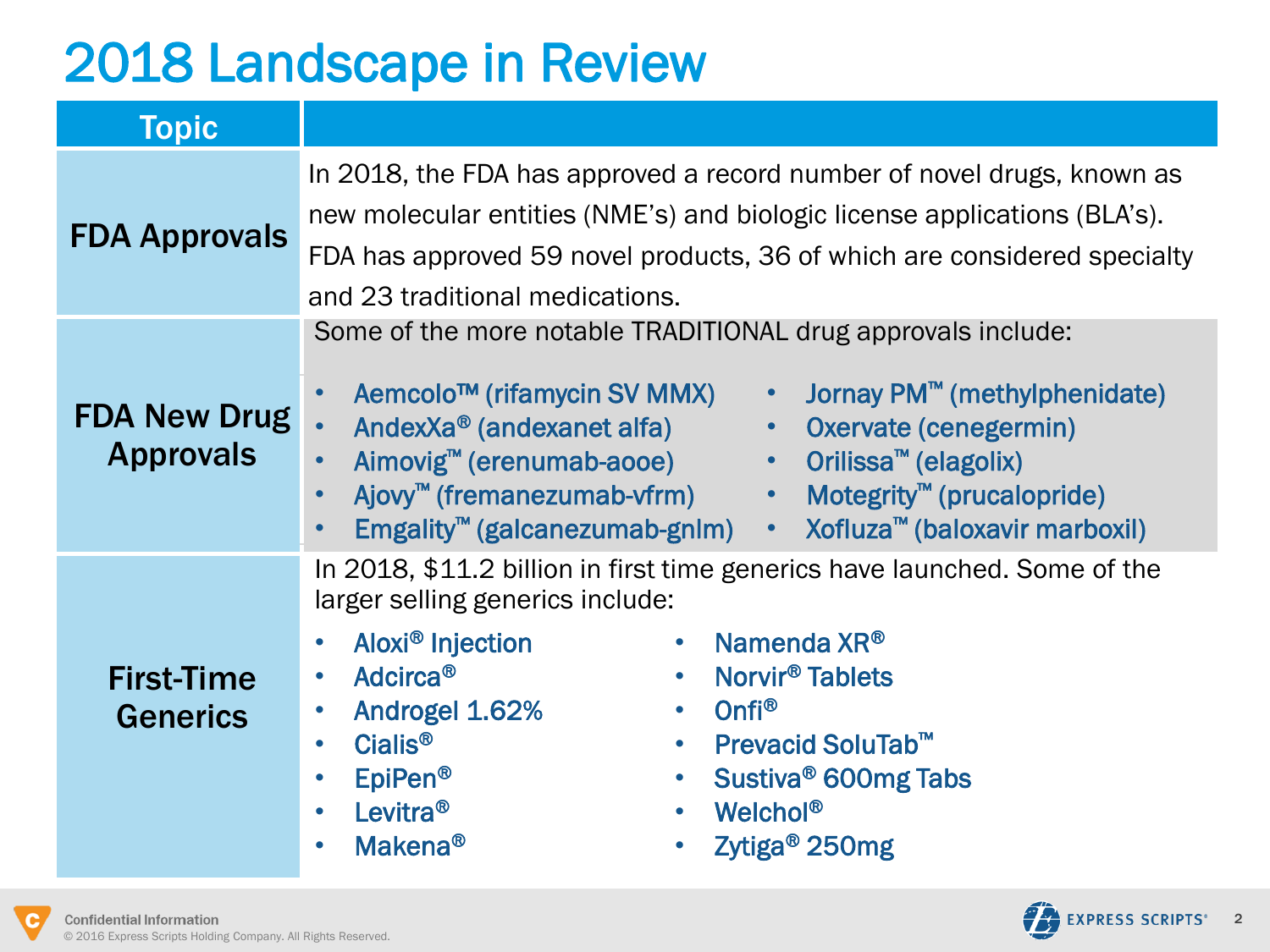#### Patent Expiration Landscape





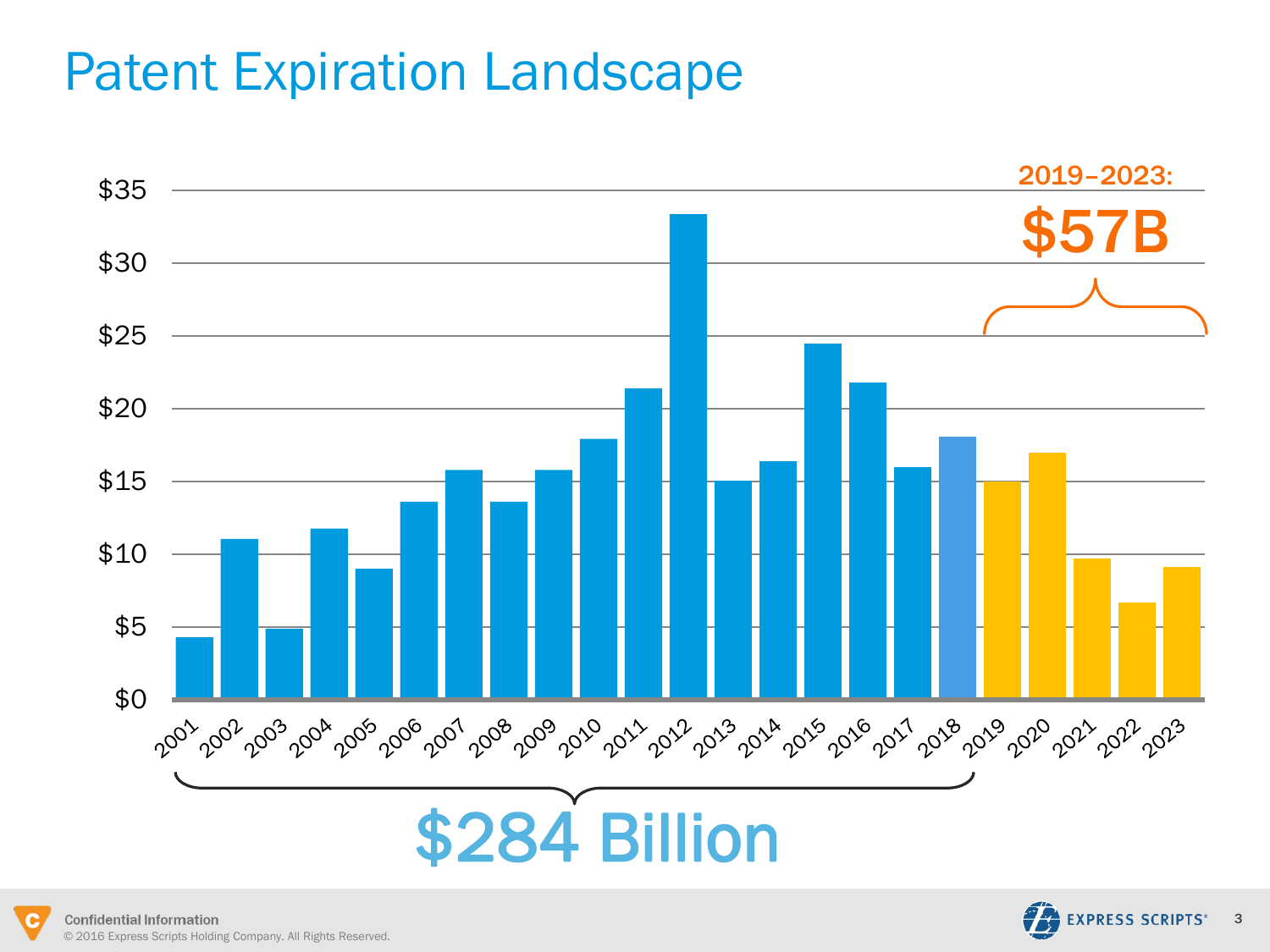### 2018 New Generic Approvals

| <b>Brand Name</b>         | <b>Primary</b><br><b>Indication</b>      | <b>Annual</b><br><b>Sales</b><br>(millions) | <b>Date Generic</b><br><b>Launched</b> |
|---------------------------|------------------------------------------|---------------------------------------------|----------------------------------------|
| Adcirca                   | <b>Pulmonary Hypertension</b>            | \$483                                       | Aug. 13                                |
| <b>Brevibloc Premixed</b> | <b>High Blood Pressure/Heart Disease</b> | \$73                                        | Sep. 06                                |
| Ampyra                    | <b>Multiple Sclerosis</b>                | \$248                                       | Sep. 13                                |
| Sporanox oral solution    | <b>Fungal Infections</b>                 | \$14                                        | Sep. 19                                |
| Albenza tablets           | <b>Parasitic Infections</b>              | \$99                                        | Sep. 24                                |
| <b>Cialis</b>             | <b>Erectile Dysfunction</b>              | \$1,932                                     | Sep. 27                                |
| Evekeo                    | <b>ADHD</b>                              | \$50                                        | Sep. 28                                |
| <b>Trisenox</b>           | acute promyelocytic leukemia             | \$67                                        | Oct. 03                                |
| Androgel 1.62%            | <b>Hormonal Supplementation</b>          | \$1,048                                     | Oct. 15                                |
| Onfi                      | <b>Seizures</b>                          | \$594                                       | Oct. 23                                |
| Levitra                   | <b>Erectile Dysfunction</b>              | \$127                                       | Oct. 31                                |
| Finacea gel               | Acne                                     | \$64                                        | <b>Nov. 20</b>                         |
| EpiPen Auto-Injector      | Anaphylaxis                              | \$763                                       | <b>Nov. 27</b>                         |
| Zytiga                    | <b>Prostate Cancer</b>                   | \$1,373                                     | Dec. 03                                |
| Canasa                    | inflammatory Conditions                  | \$244                                       | Dec. 17                                |

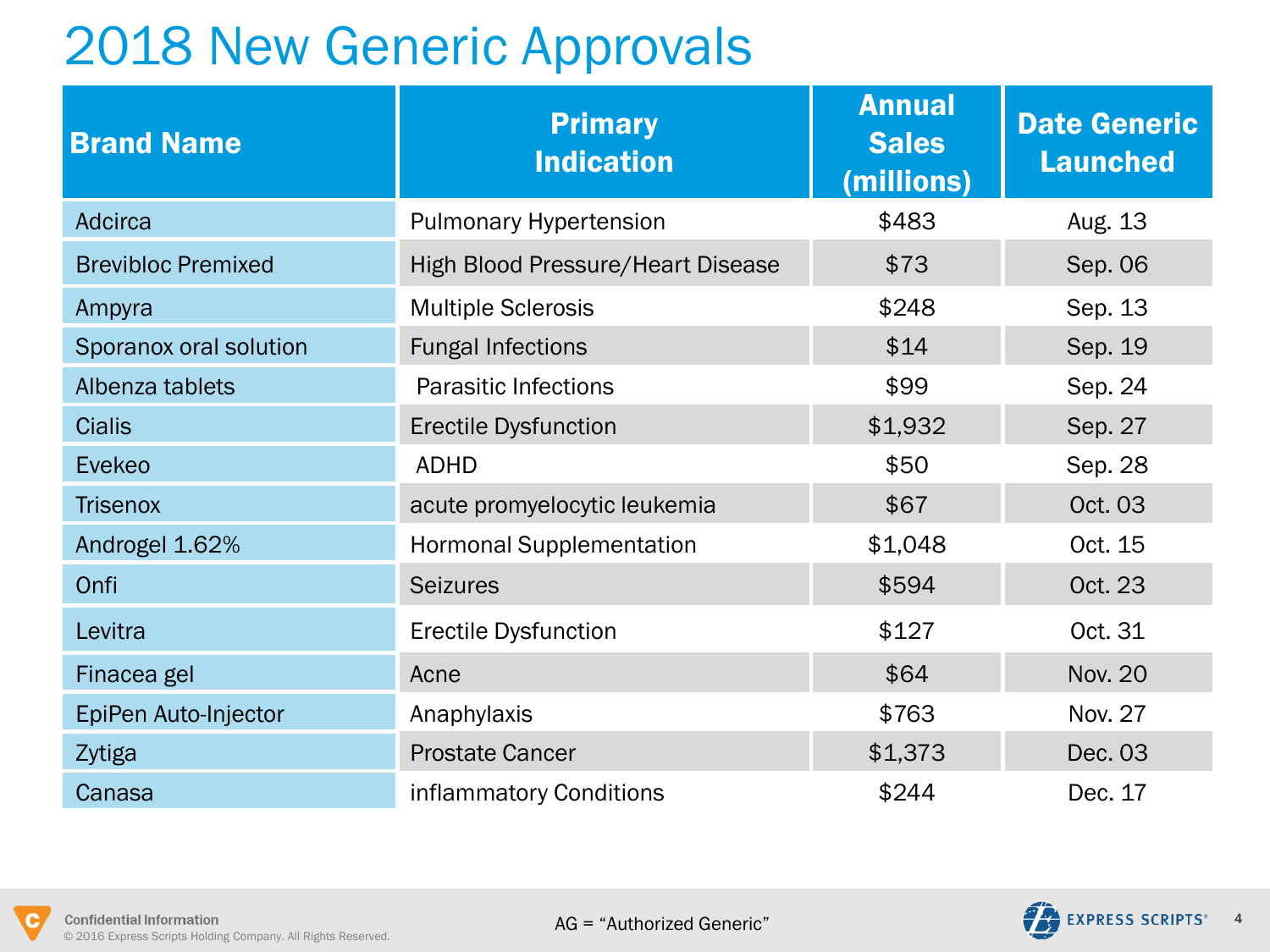#### 2018 New Generic Approvals

|                              | <b>Primary</b>                  | <b>Annual Sales</b> | <b>Date Generic</b> |
|------------------------------|---------------------------------|---------------------|---------------------|
| <b>Brand Name</b>            | <b>Indication</b>               | (millions)          | <b>Launched</b>     |
| <b>Istodax</b>               | Cancer                          | \$48                | Jan. 11             |
| <b>Ultiva</b>                | Pain and Inflammation           | \$71                | Jan. 17             |
| Sustiva 600mg Tablets        | <b>HIV</b>                      | \$113               | Feb. 01             |
| <b>Syprine</b>               | <b>Chelation Therapy</b>        | \$155               | Feb. 09             |
| Treximet (85/500)            | Migraine                        | \$102               | Feb. 15             |
| Namenda XR                   | <b>Alzheimer's Disease</b>      | \$936               | Feb. 20             |
| Solodyn 65mg and 115mg       | Acne                            | \$148               | Feb. 20             |
| <b>Prevacid Solutab</b>      | Heartburn/Ulcer Disease         | \$184               | <b>Mar. 08</b>      |
| <b>Norvir Tablets</b>        | <b>HIV</b>                      | \$296               | Mar. 12             |
| Safyral                      | Contraceptives                  | \$24                | Mar. 13             |
| Topicort 0.25% Topical Spray | <b>Skin Conditions</b>          | \$19                | Mar. 19             |
| Aloxi Injection              | Nausea/Vomiting                 | \$459               | Mar. 23             |
| Zavesca                      | <b>Enzyme Deficiencies</b>      | \$107               | Apr. 23             |
| Welchol                      | <b>High Blood Cholesterol</b>   | \$526               | May. 17             |
| Invanz                       | <b>Infections</b>               | \$375               | Jun. 28             |
| <b>Makena</b>                | <b>Hormonal Supplementation</b> | \$231               | Jul. 02             |
| <b>Uceris tablets</b>        | inflammatory Conditions         | \$197               | Jul. 09             |
| <b>Cosopt PF</b>             | Glaucoma                        | \$17                | <b>Jul. 30</b>      |
| Adcirca                      | <b>Pulmonary Hypertension</b>   | \$483               | Aug. 13             |
| <b>Torisel</b>               | Cancer                          | \$35                | Aug. 13             |



5

**Confidential Information** © 2016 Express Scripts Holding Company. All Rights Reserved.

AG = "Authorized Generic"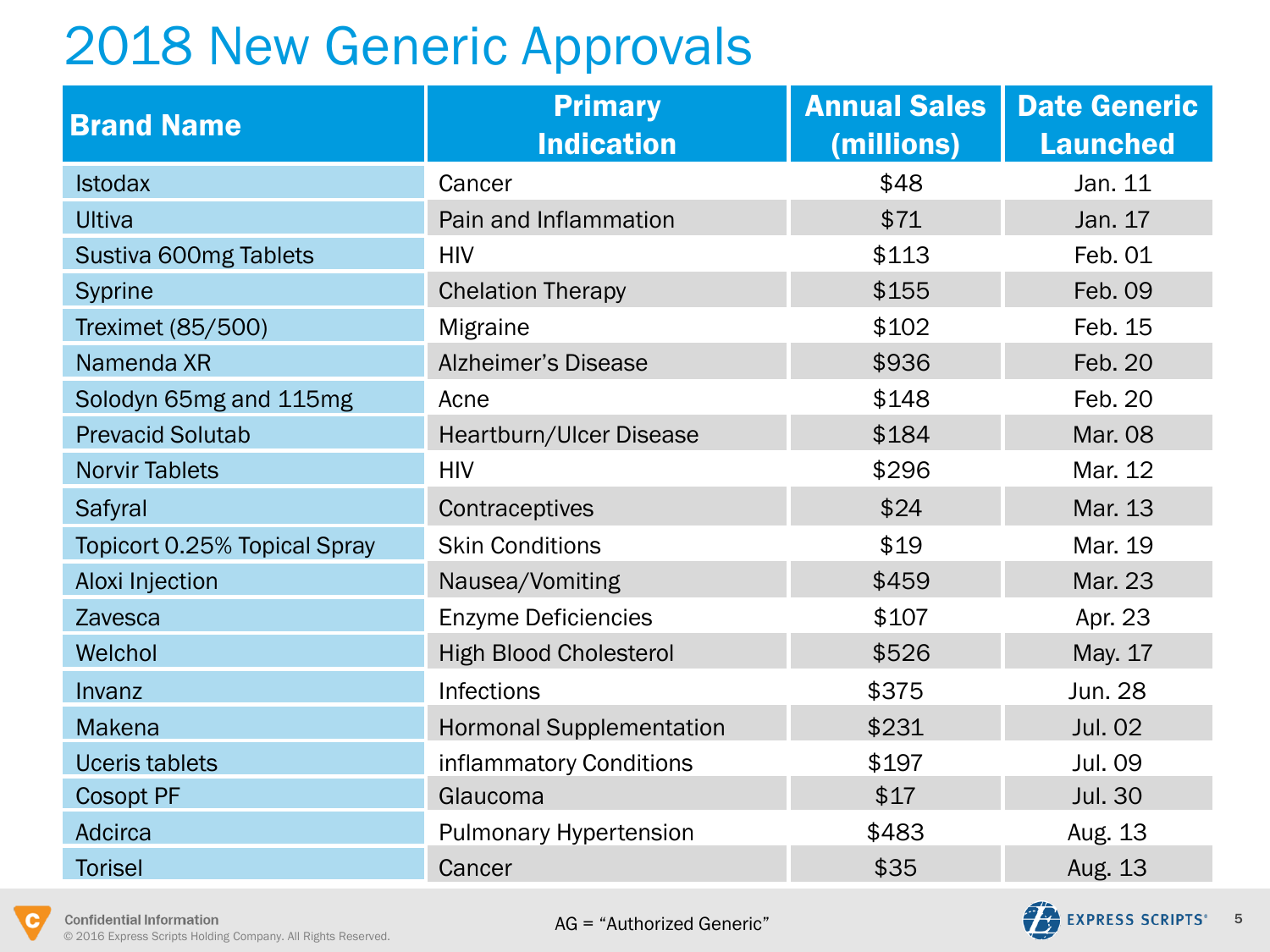#### Key Brand Drugs Losing Patent Protection About \$70 billion within the next five years

| 2019                     | 2020         | 2021           | 2022          | 2023                 |  |  |
|--------------------------|--------------|----------------|---------------|----------------------|--|--|
| (Annual Sales)           |              |                |               |                      |  |  |
| \$16.3 Billion           | \$17 Billion | \$9.7 Billion  | \$6.7 Billion | \$9.1 Billion        |  |  |
| • Afinitor               | • Absorica   | • Amitiza      | Abraxane      | • Aggrastat          |  |  |
| • Emend Inj.             | • Chantix    | • Atripla      | Afinitor      | • Duexis             |  |  |
| • Exjade                 | • CiproDex   | • Brovana      | Alimta        | • Janumet            |  |  |
| • Faslodex               | • Daliresp   | • Bystolic     | <b>Banzel</b> | Januvia<br>$\bullet$ |  |  |
| • Lyrica                 | • Dexilant   | • Intelence    | Combigan      | • Kombiglyze XR      |  |  |
| • Ranexa                 | • Latuda     | • Northera     | Prezista      | • Livalo             |  |  |
| • Solodyn                | • Noxafil    | • Performist   | Suboxone SL   | • Onglyza            |  |  |
| (55mg, 80mg,<br>& 105mg) | • Silenor    | • Pradaxa      | film          | Riomet               |  |  |
| • Tarceva                | • Tecfidera  | • Suprep bowel | Rayos         | • Trokendi XR        |  |  |
| • Tekturna               | • Tykerb     | prep kit       | Treanda       | • Tyzeka             |  |  |
| • Vesicare               | • Uloric     | • Sutent       | Velcade       | • Votrient           |  |  |
|                          | • Velcade    | • Truvada      | Vimpat        | • Xyrem              |  |  |
|                          | • Viibryd    |                |               |                      |  |  |
|                          |              |                |               |                      |  |  |

**Confidential Information** © 2016 Express Scripts Holding Company. All Rights Reserved. **EXPRESS SCRIPTS®** 

73

6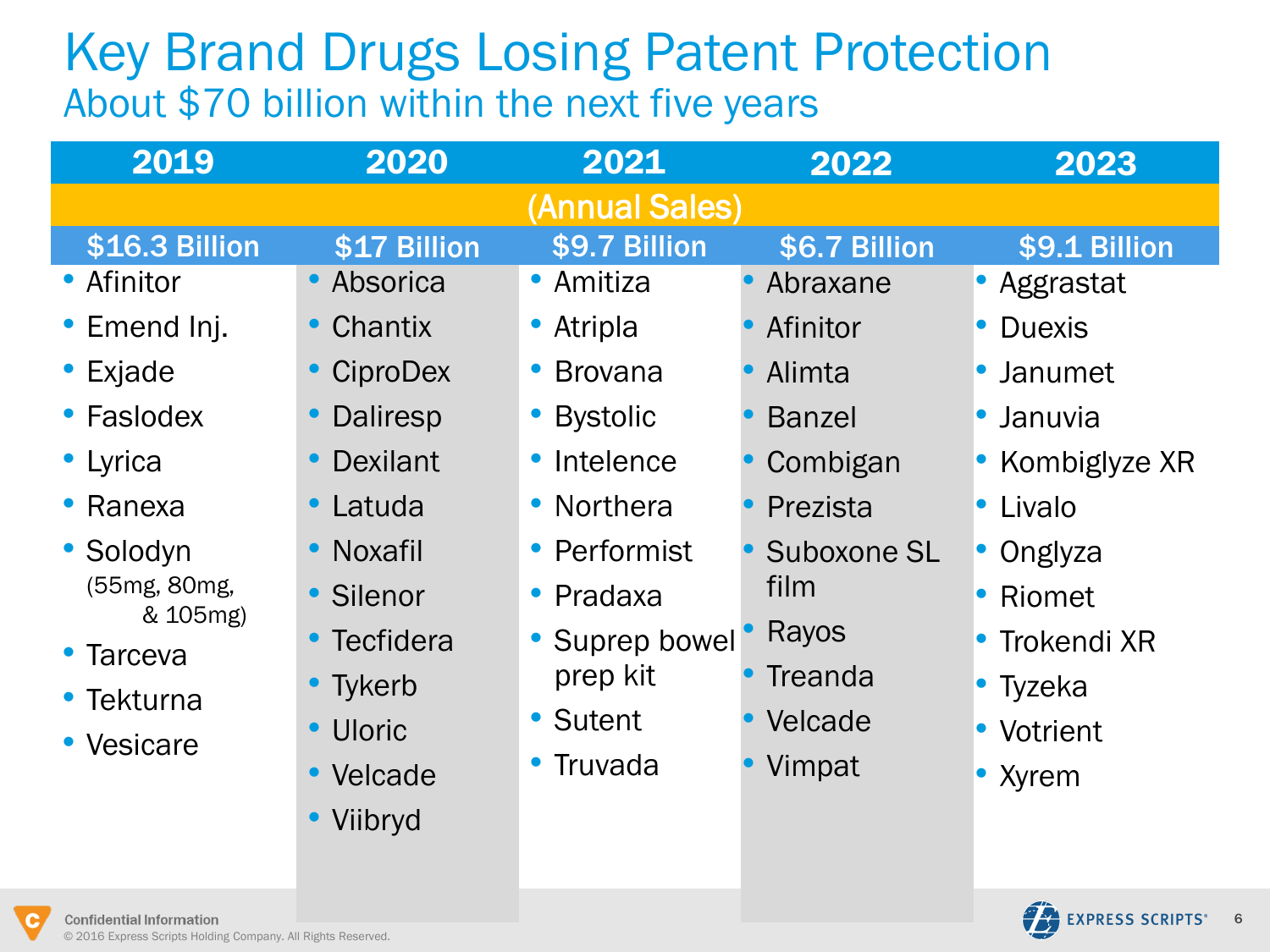### Blockbuster Generics? Looking Forward

| <b>Generic</b>       |                                                                                                                                                                                                                                                                                                                                                                                   |
|----------------------|-----------------------------------------------------------------------------------------------------------------------------------------------------------------------------------------------------------------------------------------------------------------------------------------------------------------------------------------------------------------------------------|
| <b>Advair Diskus</b> | Mylan's AB-rated generic to Advair Diskus is currently under<br>FDA review. Approval could occur any day. Other manufactures<br>developing generics to Advair Diskus include Sandoz (2019),<br>Hikma/Vectura (2020). Advair had \$4.3 billion in annual sales<br>in 2017.                                                                                                         |
| <b>Restasis</b>      | The main patents on Restasis, blocking generics from<br>launching, were invalidated in Oct. 2017. These patents are<br>also undergoing review by the US Patent Office. While this<br>review, along with the appeal of the patent ruling are ongoing,<br>generics could launch "at risk". However, FDA has yet to<br>approve an A-rated generic. Approval could occur at any time. |
| <b>ProAir HFA</b>    | Due to a patent settlement agreements, Perrigo and Lupin can<br>launch upon FDA approval. However, complex device and drug<br>product make final approval challenging. Approval could occur<br>in 2019 or 2020 followed by a launch shortly after.                                                                                                                                |



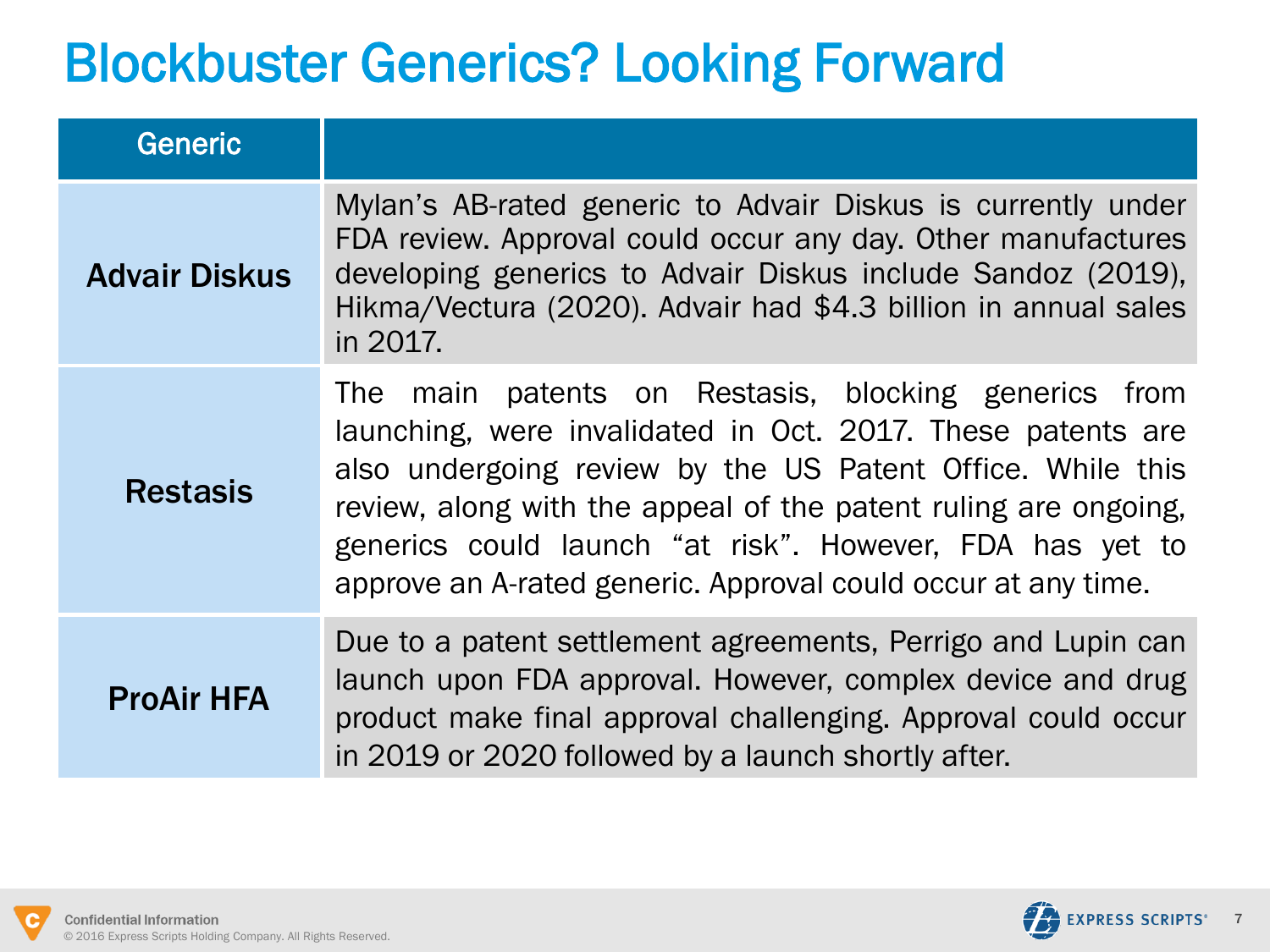### Traditional drug pipeline

Proportion of near-term traditional pipeline drugs by indication



- **PAIN AND INFLAMMATION** 
	- **DIABETES**
	- **MIGRAINE HEADACHES**
- INFECTIONS
- **ENDOCRINE DISORDERS**
- **ATTENTION DISORDERS**
- **DEPRESSION**
- **MENTAL/NEURO DISORDERS**
- **GI DISORDERS**
- OPHTHAI MIC
- **EYE DRUGS**
- VIRAL INFECTIONS
- CIRCULATION DISORDERS
- **PARKINSONS DISFASE**
- SEIZURES
- **ANTIDOTES**
- **SLEEP DISORDERS**
- **COTHER**

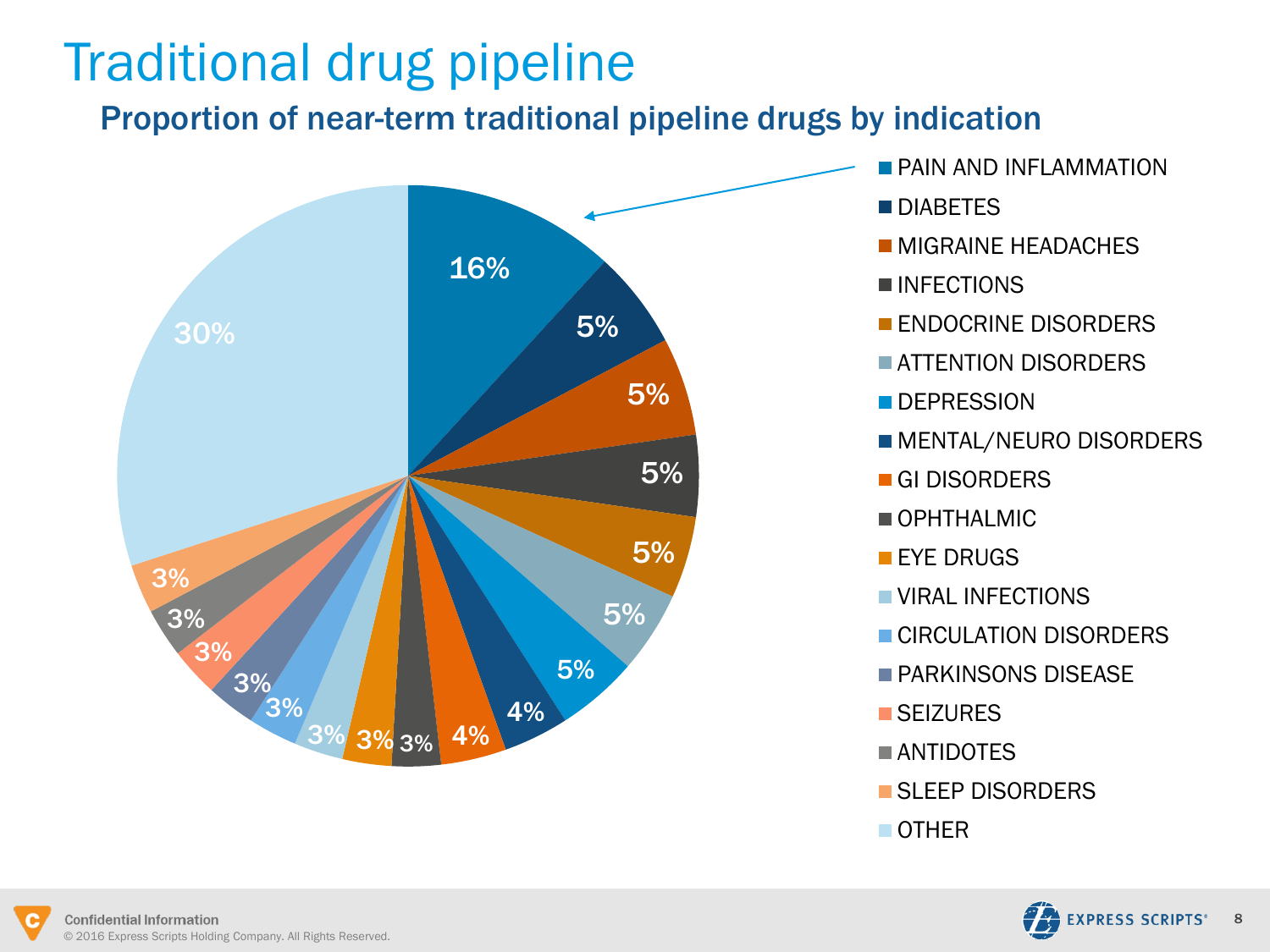#### Near-Term Traditional Pipeline Highlights

| <b>Drug</b>                    | <b>Indication</b>                                | <b>Drug</b>                                                        | <b>Indication</b>                |
|--------------------------------|--------------------------------------------------|--------------------------------------------------------------------|----------------------------------|
| apomorphine<br>sublingual film | Parkinson's<br><b>Disease</b>                    | <b>MyGluca</b><br>(glucagon rescue pen)                            | <b>Hypoglycemia</b>              |
| fexapotide triflutate          | Benign<br><b>Prostatic</b><br><b>Hyperplasia</b> | <b>Pearl Triple</b><br>//budesonide/formoterol)<br>glycopyrronium) | <b>COPD</b>                      |
| Inbrija<br>(levodopa, inhaled) | Parkinson's<br><b>Disease</b>                    | Semglee<br>(insulin glargine)                                      | <b>Diabetes</b>                  |
| lasimiditan                    | Migraine                                         | <b>Viaskin Peanut</b>                                              | Peanut<br><b>Hypersensitvity</b> |
| lumateperone                   | Schizophrenia                                    | Zynquista (sotagliflozin)                                          | Diabetes, Type 1                 |

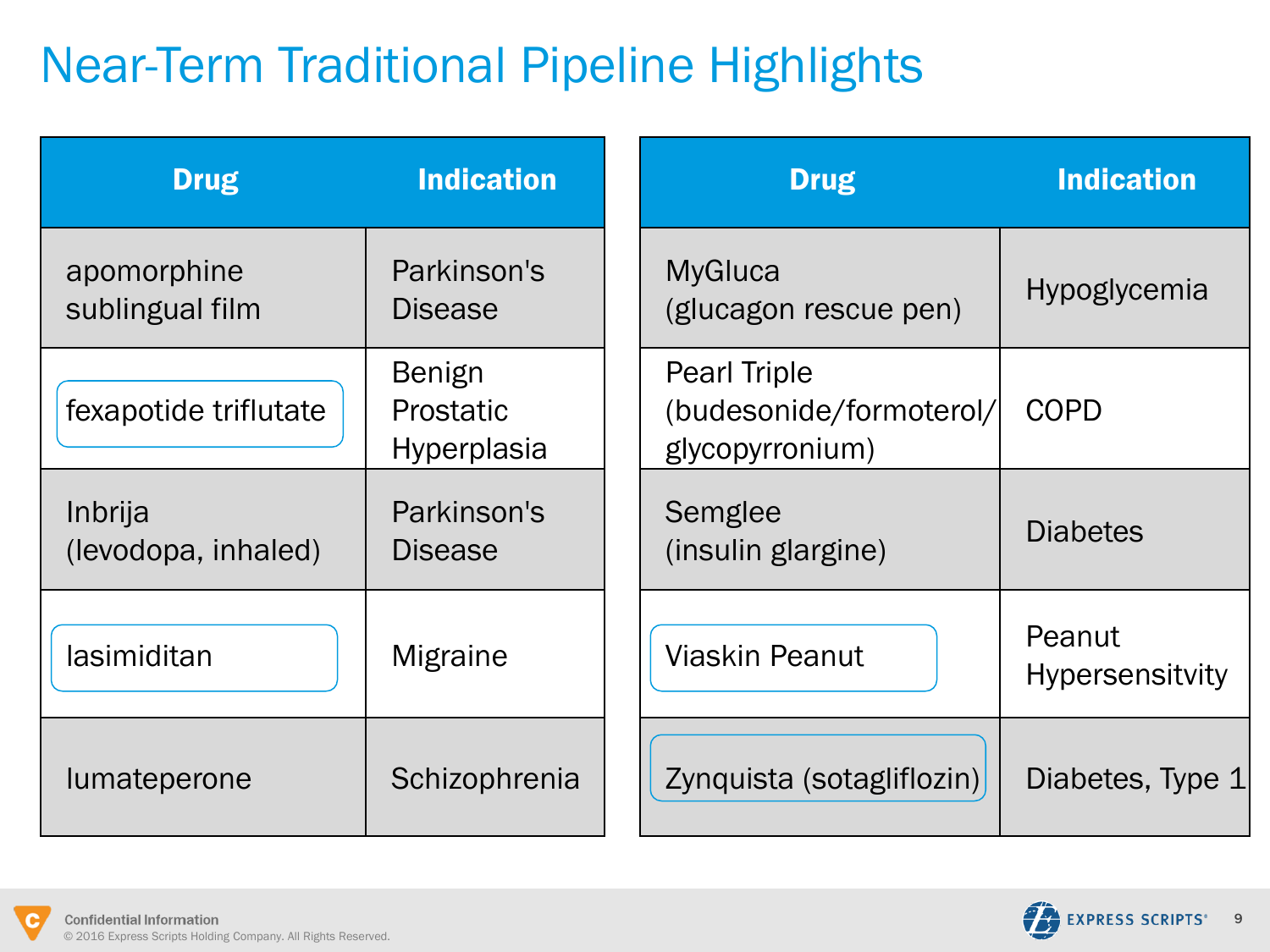### Select Traditional Pipeline Drug Details

| <b>Drug</b>                  | <b>Manufacturer</b>               | <b>Indication</b>                         | <b>Mechanism</b>                  | <b>Comments</b>                                                                                                                                                                                                                                      |
|------------------------------|-----------------------------------|-------------------------------------------|-----------------------------------|------------------------------------------------------------------------------------------------------------------------------------------------------------------------------------------------------------------------------------------------------|
| fexapotide<br>triflutate     | Nymox                             | <b>Benign</b><br>Prostatic<br>Hyperplasia | pro-apoptotic<br>protein          | An antineoplastic treatment for benign<br>prostatic hyperplasia. The drug acts<br>through neural thread proteins which<br>kills cells treating benign tumors,<br>including BPH; intraprostatic injection.                                            |
| lasimiditan                  | Lilly/CoLucid                     | Migraine                                  | Serotonin 1F<br>receptor agonists | Also known as "ditans", for the acute<br>treatment of migraine headaches.<br>Lasimiditan has similar efficacy to, but<br>without the vasoconstrictor side effects<br>associated with triptan. Oral therapy.                                          |
| <b>Viaskin Peanut</b>        | <b>DBV</b><br><b>Technologies</b> | Peanut<br>Allergies                       | Peanut<br>immunotherapy           | Transdermal system (patch) that<br>delivers small amounts of peanut<br>protein to help desensitize patients to<br>this protein to help avoid potentially<br>life-threatening allergic reactions in<br>children 4-11 years old; transdermal<br>patch. |
| Zynquista<br>(sotagliflozin) | Lexicon/Sanofi                    | Type 1<br>diabetes                        | dual SGLT1 and<br>SGLT2 inhibitor | Sotagliflozin is an oral, first-in-class,<br>dual inhibitor of sodium glucose<br>transporters 1 and 2 (SGLT1 & 2) for<br>use, in combination with insulin<br>therapy, to improve glycemic control in<br>adults with type 1 diabetes mellitus.        |

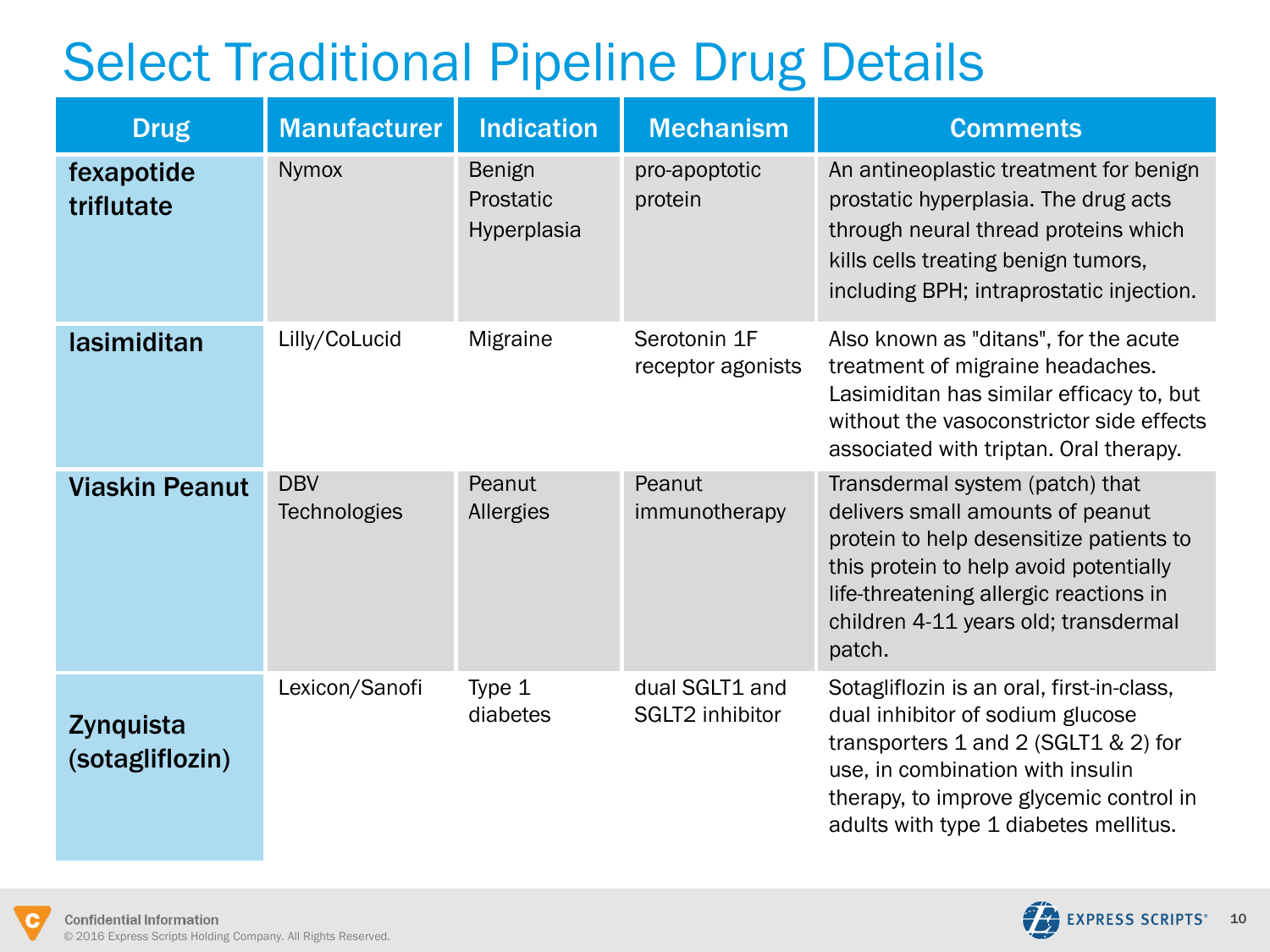# Specialty Drug Trend



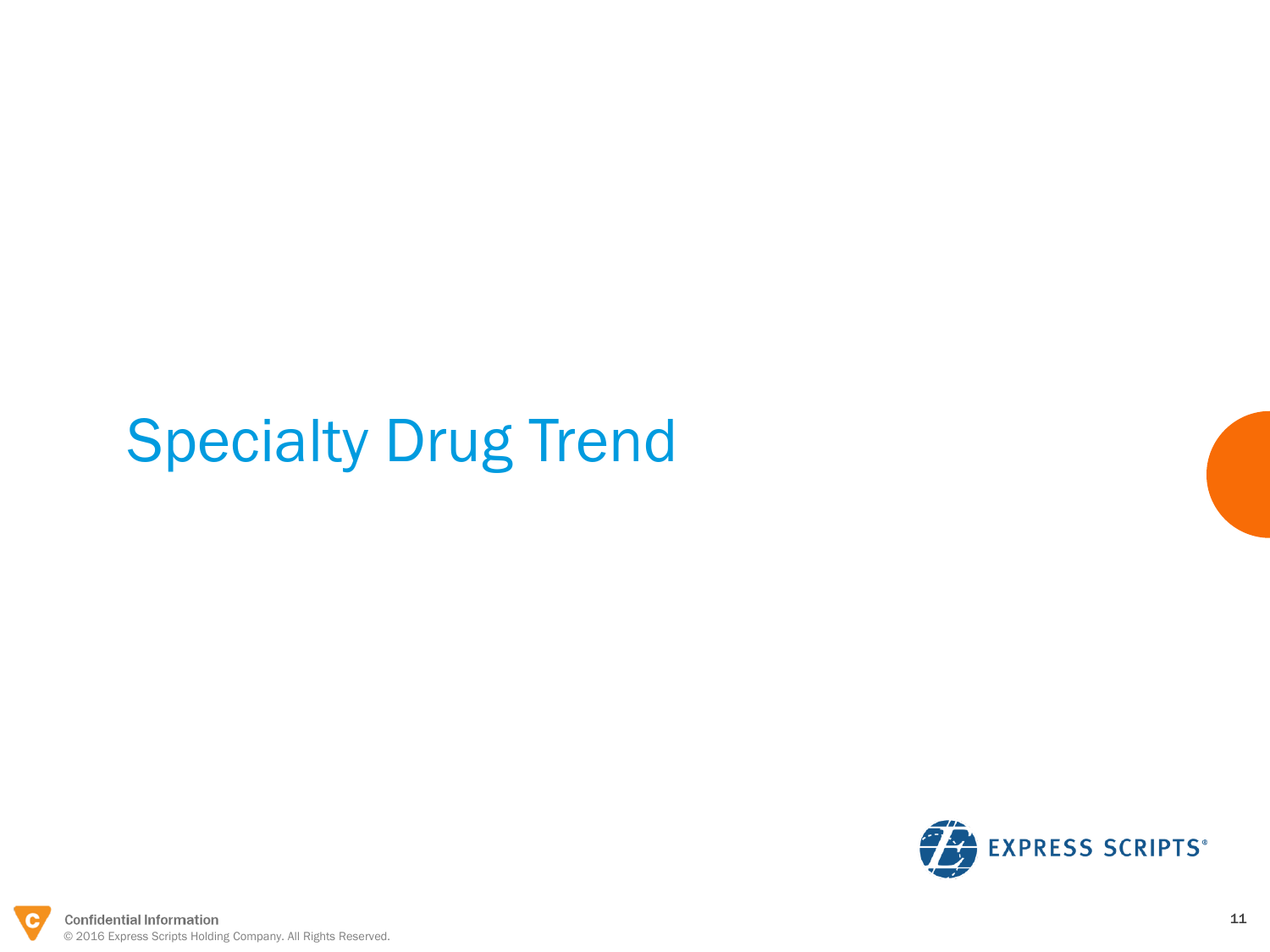#### Leading specialty therapy classes Pharmacy-adjudicated claims only

#### 2017 PMPY



Source: Express Scripts' *2017 Drug Trend Report*



**Confidential Information** © 2016 Express Scripts Holding Company. All Rights Reserved.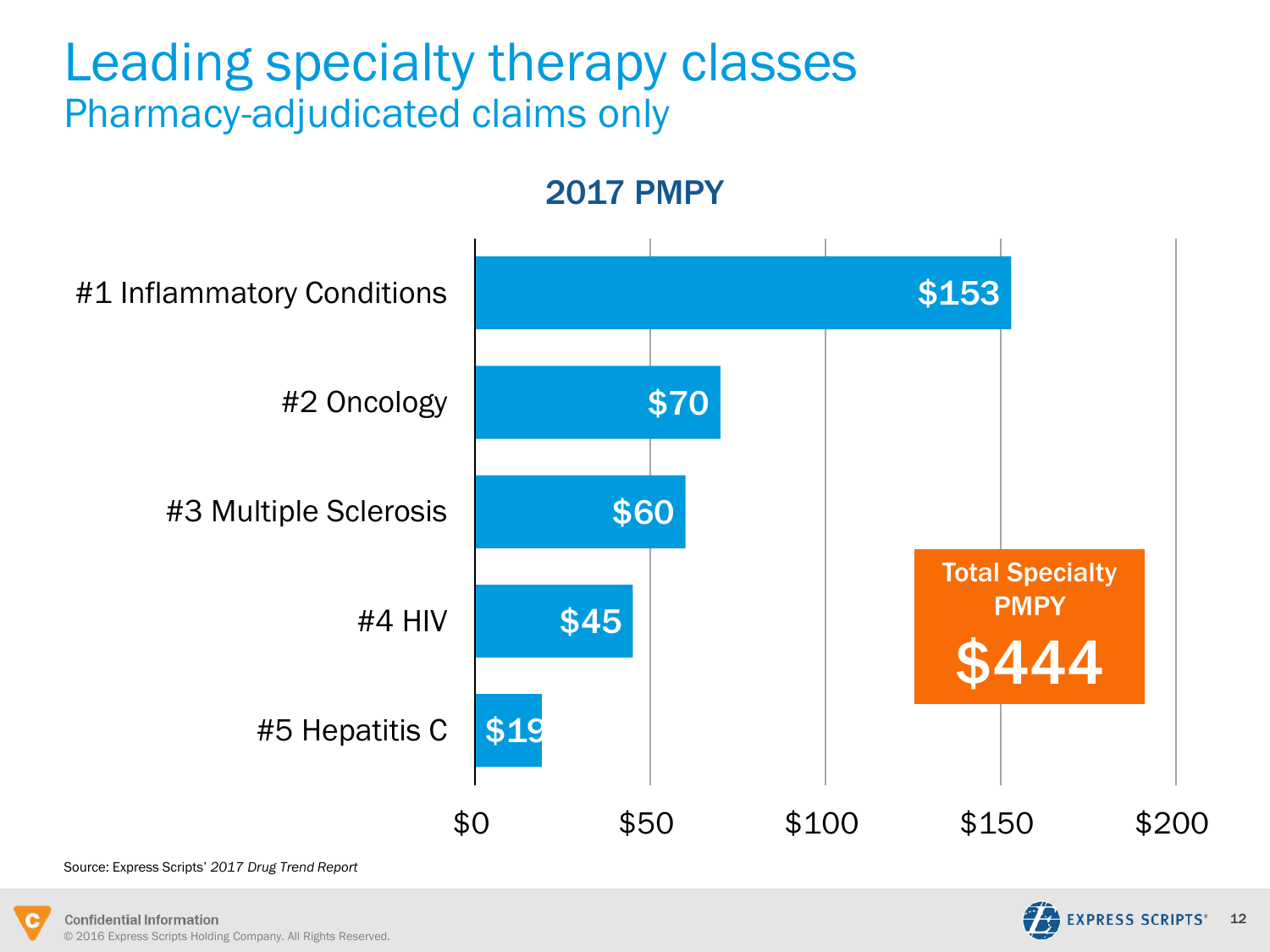### Specialty drug pipeline

#### Proportion of near-term specialty pipeline drugs by indication

- Cancer
- Orphan Conditions
- Biosimilars
- Other
- Multiple Sclerosis



#### Significant specialty medications approved during 2017

| <b>Drug</b>     | Indication*               | <b>Annual cost</b><br>(est.) |
|-----------------|---------------------------|------------------------------|
| <b>Bavencio</b> | <b>MCC</b>                | \$156,000                    |
| <b>Dupixent</b> | Atopic dermatitis         | \$37,000                     |
| Ocrevus         | <b>Multiple sclerosis</b> | \$65,000                     |
| Austedo         | <b>HD</b> chorea          | \$60,000                     |
| Ingrezza        | Tardive dyskinesia        | \$64,000                     |
| Imfinzi         | <b>Bladder cancer</b>     | \$148,000                    |
| Tremfya         | <b>Psoriasis</b>          | \$58,000                     |
| Idhifa          | AML                       | \$300,000                    |
| Kymriah         | ALL                       | \$475,000                    |

\*MCC = Merkel Cell Carcinoma; HD = Huntington's Disease; AML = Acute Myeloid Leukemia; ALL = Acute Lymphoblastic Leukemia

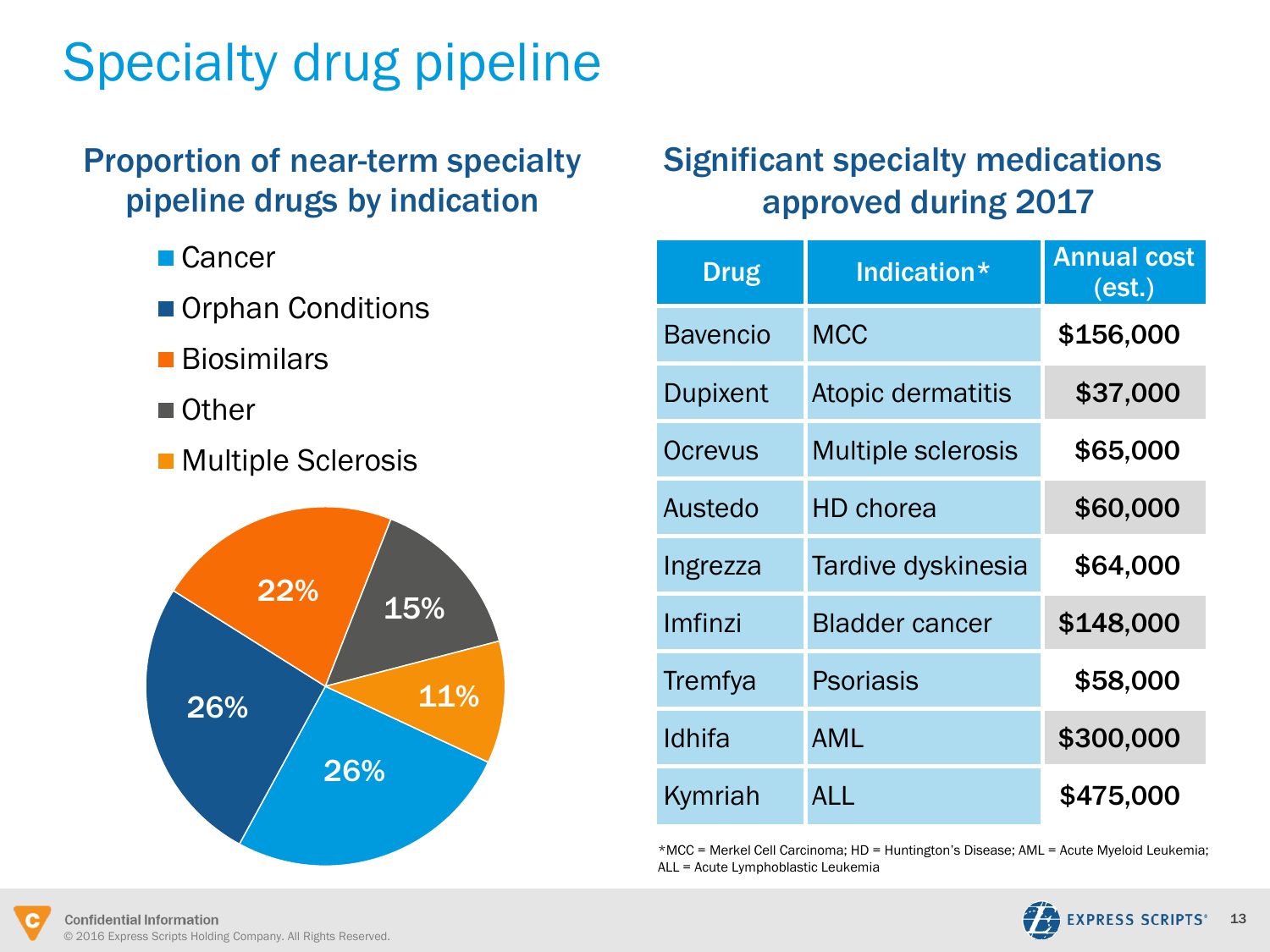#### Projected specialty trend PBM-adjudicated claims only

#### Total specialty trend



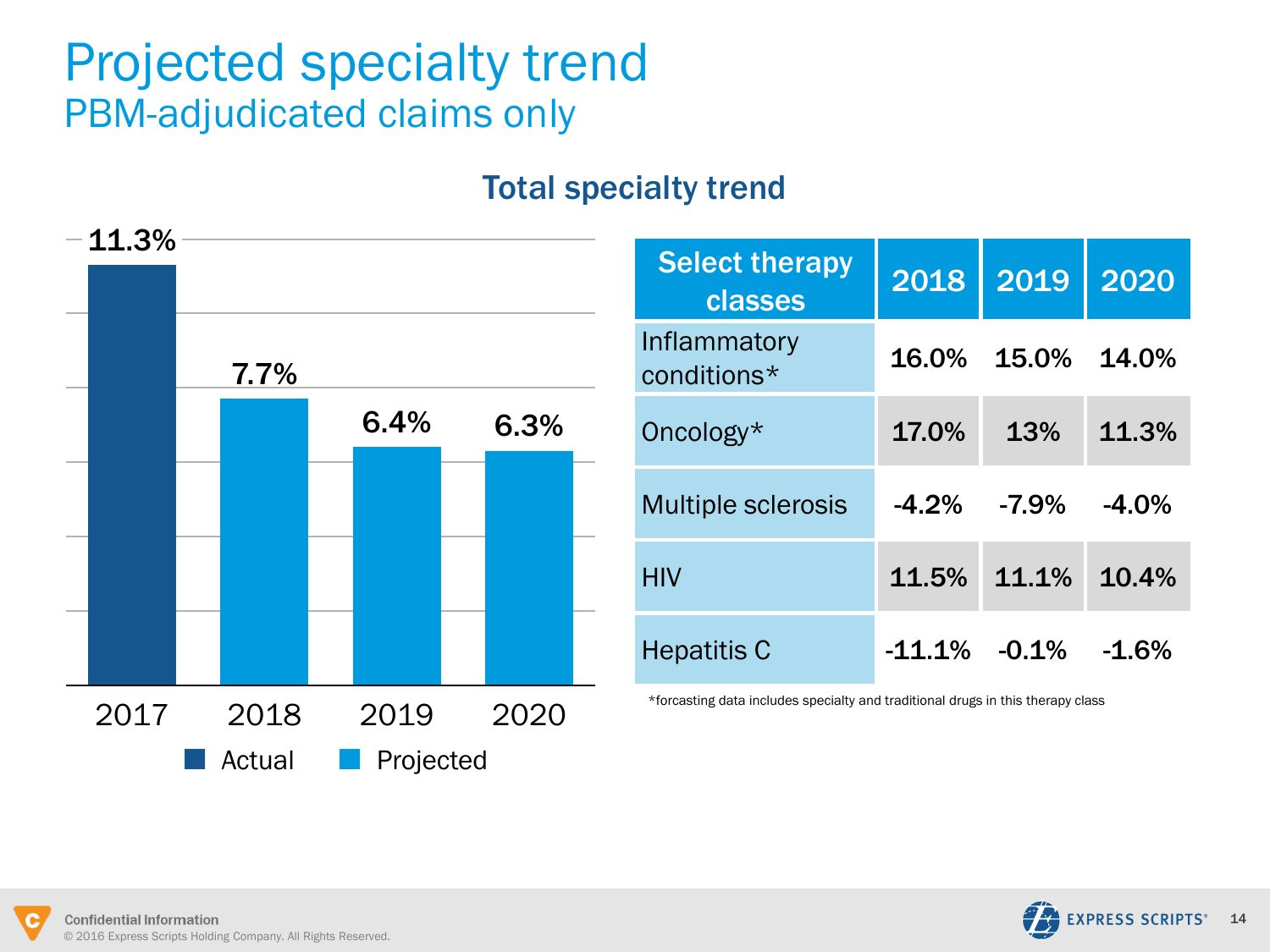### Near-term specialty pipeline highlights

| <b>Drug</b>        | <b>Indication</b>                         | <b>Drug</b>                 | <b>Indication</b>                      |
|--------------------|-------------------------------------------|-----------------------------|----------------------------------------|
| brolocizumab       | Age-related macular<br>degeneration       | lisocabtagene<br>maraleucel | Lymphoma (NHL*)                        |
| celiprolol         | <b>Vascular Ehlers-Danlos</b><br>syndrome | onasemnogene<br>abeparvovec | <b>Spinal muscular</b><br>atrophy      |
| cladribine         | <b>Multiple sclerosis</b>                 | ozanimod                    | <b>Multiple sclerosis</b>              |
| diroximel fumarate | <b>Multiple sclerosis</b>                 | quizartinib                 | Leukemia (AML*)                        |
| entinostat         | <b>Breast cancer</b>                      | ravulizumab                 | Paroxysmal nocturnal<br>hemoglobinuria |
| erdafitinib        | <b>Urothelial cancer</b>                  | risankizumab                | <b>Psoriasis</b>                       |
| fenfluramine       | Dravet syndrome                           | romosozumab                 | Osteoporosis                           |
| givosiran          | Acute intermittent<br>porphyria           | tafamidis                   | Amyloidosis                            |
| golodirsen         | Duchenne muscular<br>dystrophy            | upadacitinib                | <b>Rheumatoid arthritis</b>            |

Bold = Details on the following slide

\*NHL = Non-Hodgkin Lymphoma; AML = Acute Myeloid Leukemia

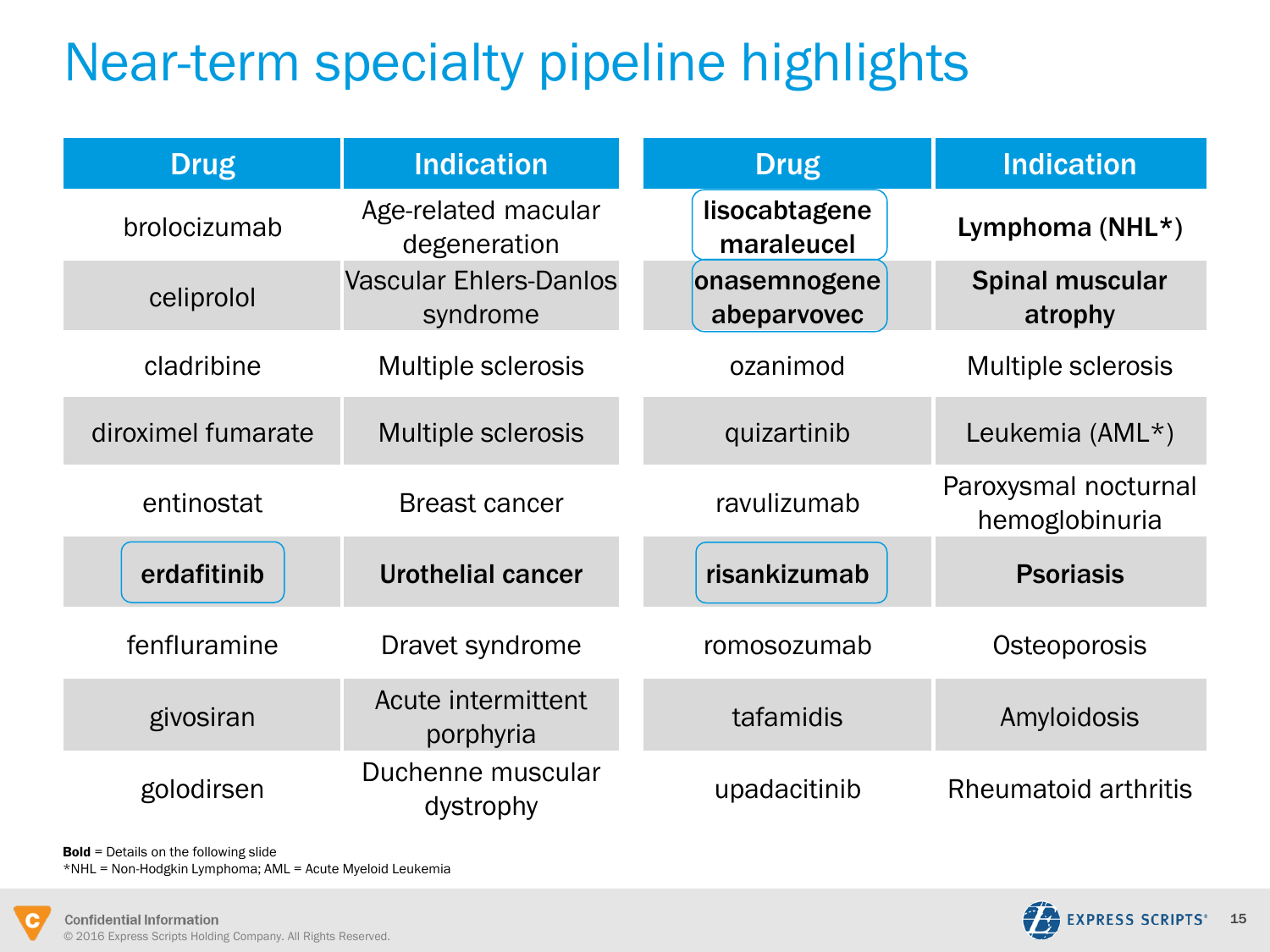### Select specialty pipeline drug details

| <b>Drug</b>                 | <b>Manufacturer</b>                        | <b>Indication</b>                                            | <b>Mechanism</b>                                                                 | <b>Comments</b>                                                                                                                                                                                             |
|-----------------------------|--------------------------------------------|--------------------------------------------------------------|----------------------------------------------------------------------------------|-------------------------------------------------------------------------------------------------------------------------------------------------------------------------------------------------------------|
| erdafitinib                 | Janssen                                    | $FGFR+$<br>advanced or<br>metastatic<br>urothelial<br>cancer | Pan-fibroblast<br>growth factor<br>receptor (FGFR)<br>inhibitor; Oral<br>therapy | Erdafitinib is an oral (once-daily) FGFR<br>inhibitor for the treatment of FGFR+<br>advanced or metastatic urothelial<br>cancer. Approval expected by May 18,<br>2019.                                      |
| lisocabtagene<br>maraleucel | Celgene                                    | Diffuse large B-<br>cell lymphoma<br>(DLBCL)                 | Chimeric antigen<br>receptor T (CAR-<br>T) cell therapy; IV<br>infusion          | Lisocabtagene maraleucel is a CAR-T<br>cell therapy administered as a one-<br>time IV infusion for the second-line<br>treatment of relapsed or refractory<br>DLBCL. Approval is expected in early-<br>2019. |
| onasemnogene<br>abeparvovec | <b>Novartis</b>                            | Spinal<br>muscular<br>atrophy (SMA)<br>Type 1                | Survival motor<br>neuron 1 gene<br>therapy; IV<br>infusion                       | Onasemnogene abeparvovec<br>is a gene therapy administered as a<br>one-time IV infusion to treat infants<br>with SMA Type 1. Approval is expected<br>in early-2019.                                         |
| risankizumab                | AbbVie /<br><b>Boehringer</b><br>Ingelheim | Plaque<br>psoriasis                                          | Interleukin-23<br>inhibitor; SC<br>therapy                                       | Risankizumab is an interleukin-23<br>inhibitor administered every 12 weeks<br>by SC injection for the treatment of<br>moderate-to-severe plaque psoriasis.<br>Approval is expected by Apr. 25, 2019.        |



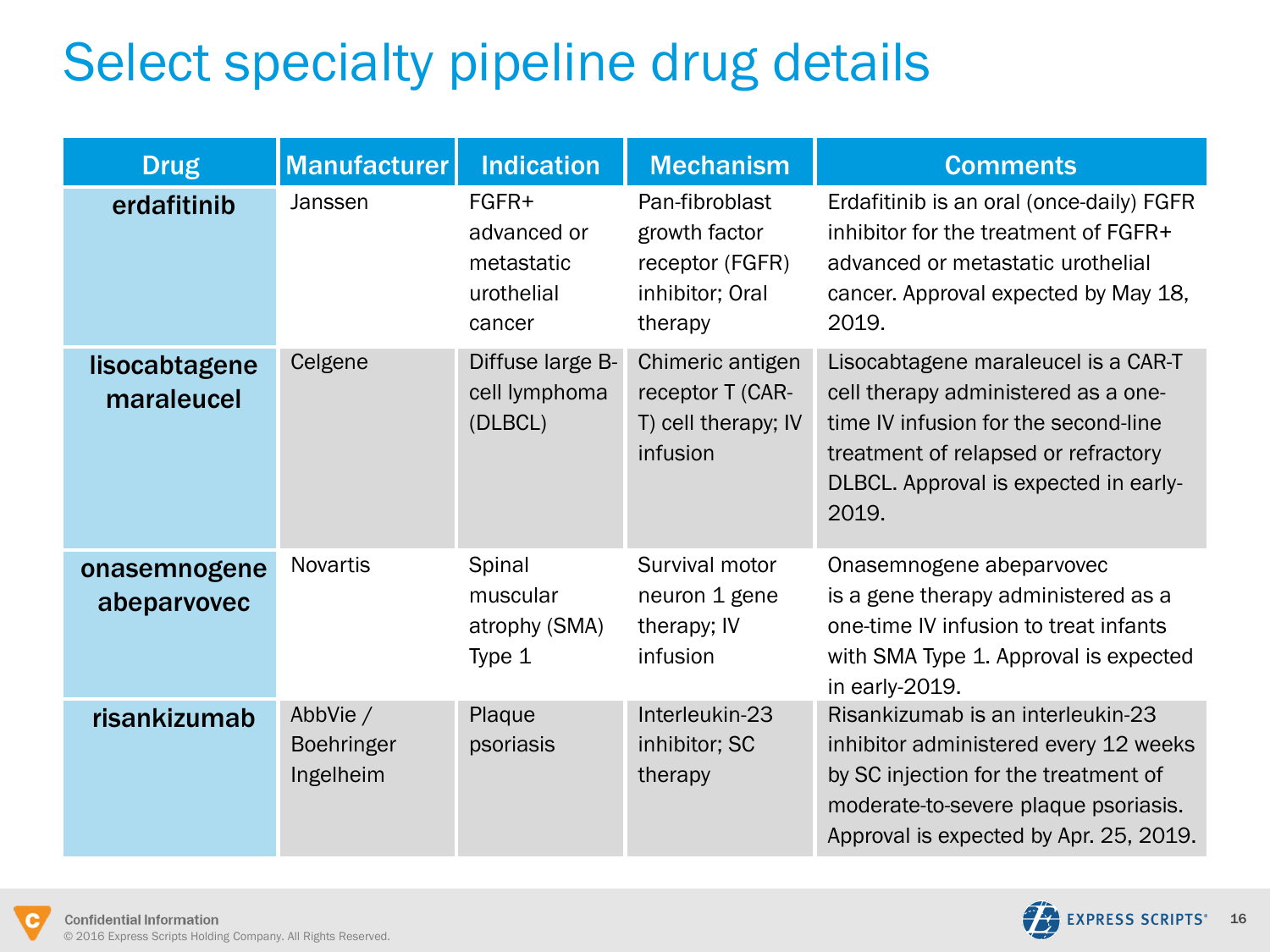# Biosimilar Drug Trend

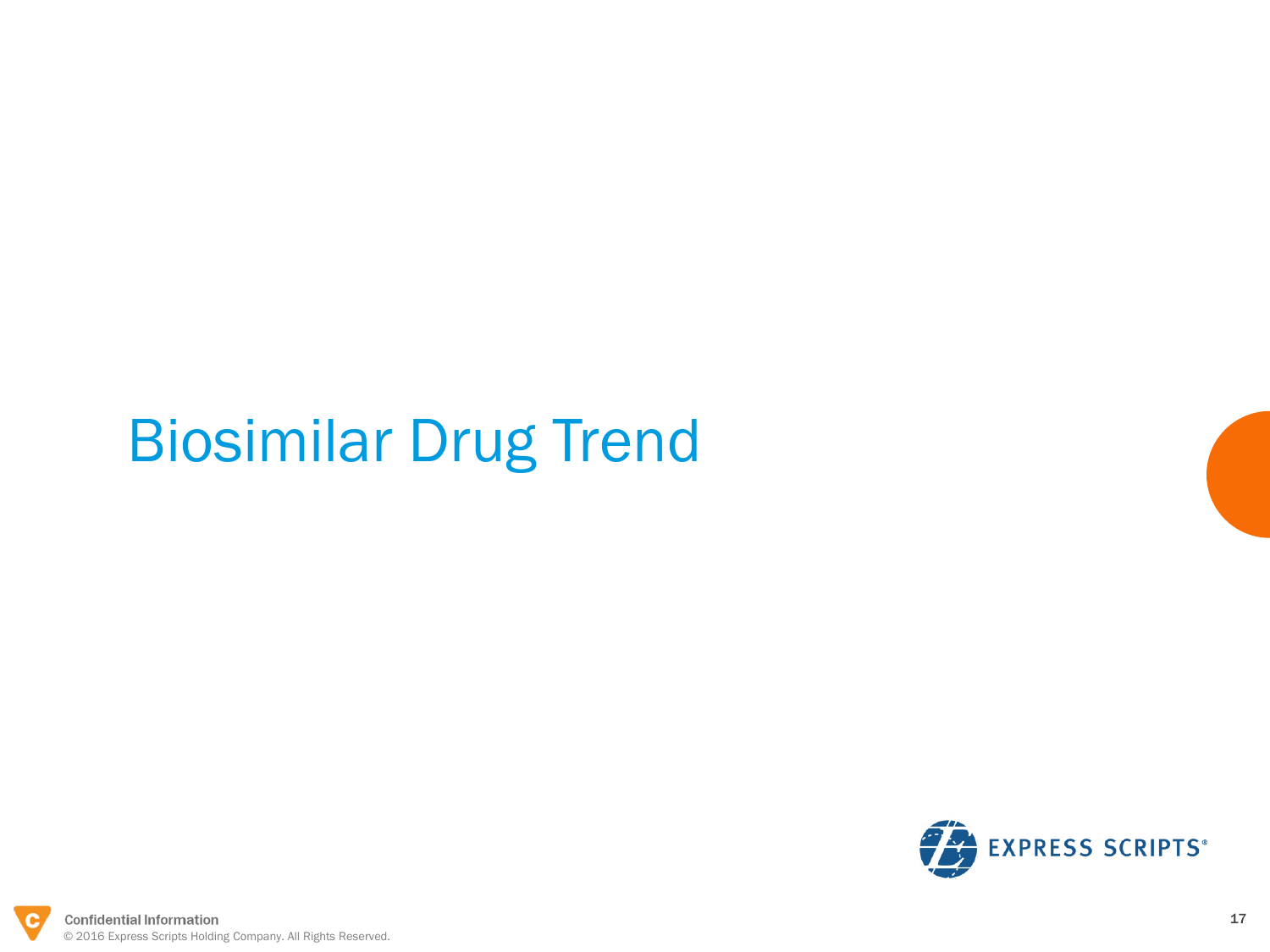### Biosimilar Future Opportunity



\*Includes biologic drugs that have had key patents expire. Source: U.S. Drug spend estimates are based on IQVIA data for 2017. The patent expiration dates of the biologic products is current as of March 2018. Patent expiration does not necessarily imply biosimilar availability. The availability of biosimilars is highly variable due to litigation, patent challenges, FDA's establishment of 351(k) pathway, or other factors. Trademarks are the property of their respective owners, brand names being used in this slide for illustrative purposes.

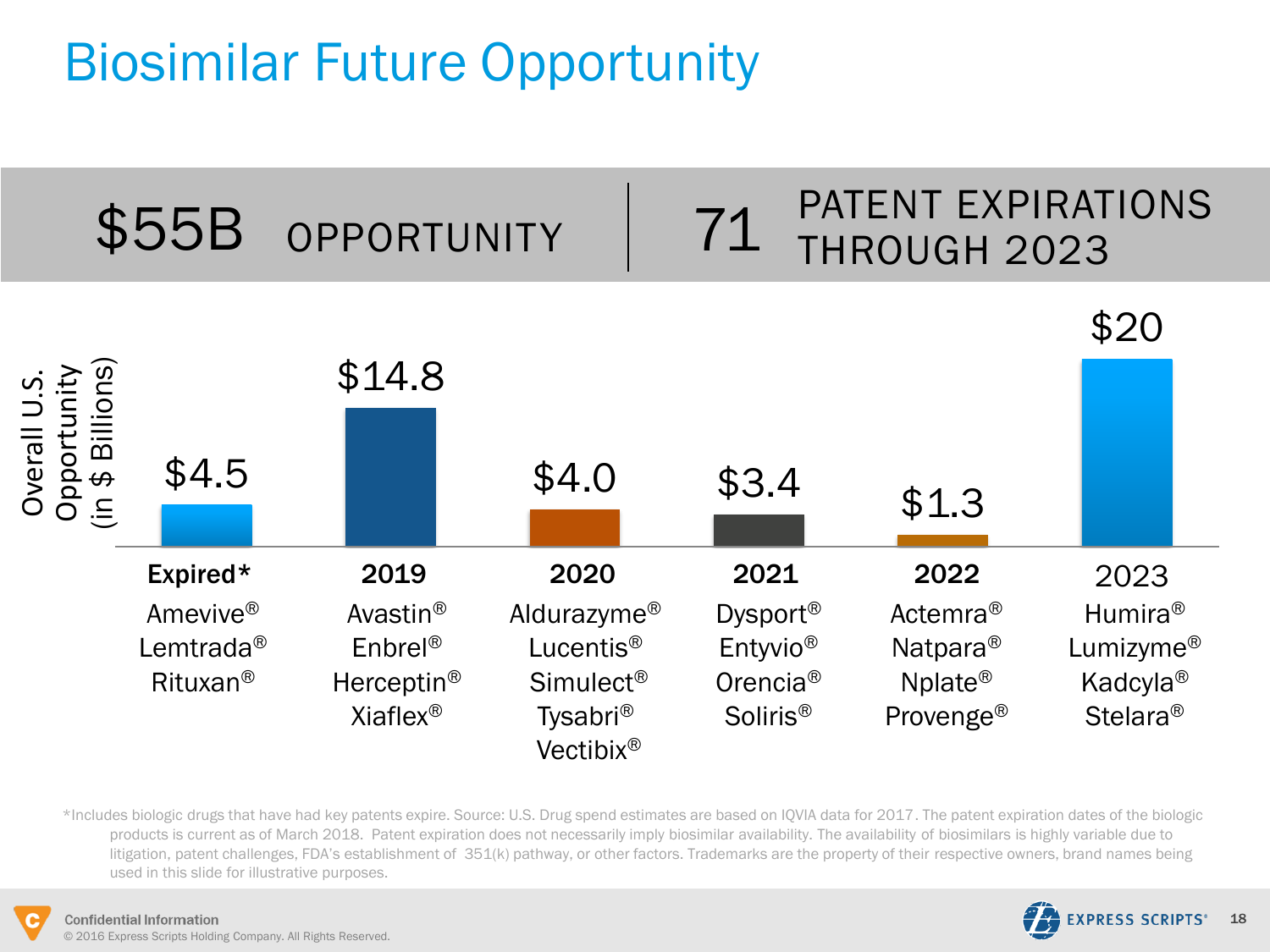## Challenges to projecting biosimilar availability

#### Projected FDA approval dates do not have to be publically disclosed

• Some manufacturers announce FDA action dates while others do not

#### FDA approval does not mean the biosimilar has launched

• The launch of a biosimilar product is ultimately a business decision

#### Patent expiration does not imply biosimilar availability

- Innovator companies hold multiple patents for each biologic medication
- Patent litigation is expected to delay biosimilar launch in many cases
- Biosimilar companies have to prove they don't infringe on non-expired patents
- If a biosimilar manufacturer launches "at-risk", or before patent litigation is resolved, they may subject to significant financial penalties if the patents are ultimately ruled valid and infringed



#### Settlement agreements could alter projected launch dates

• Terms within these agreements are typically not publically disclosed



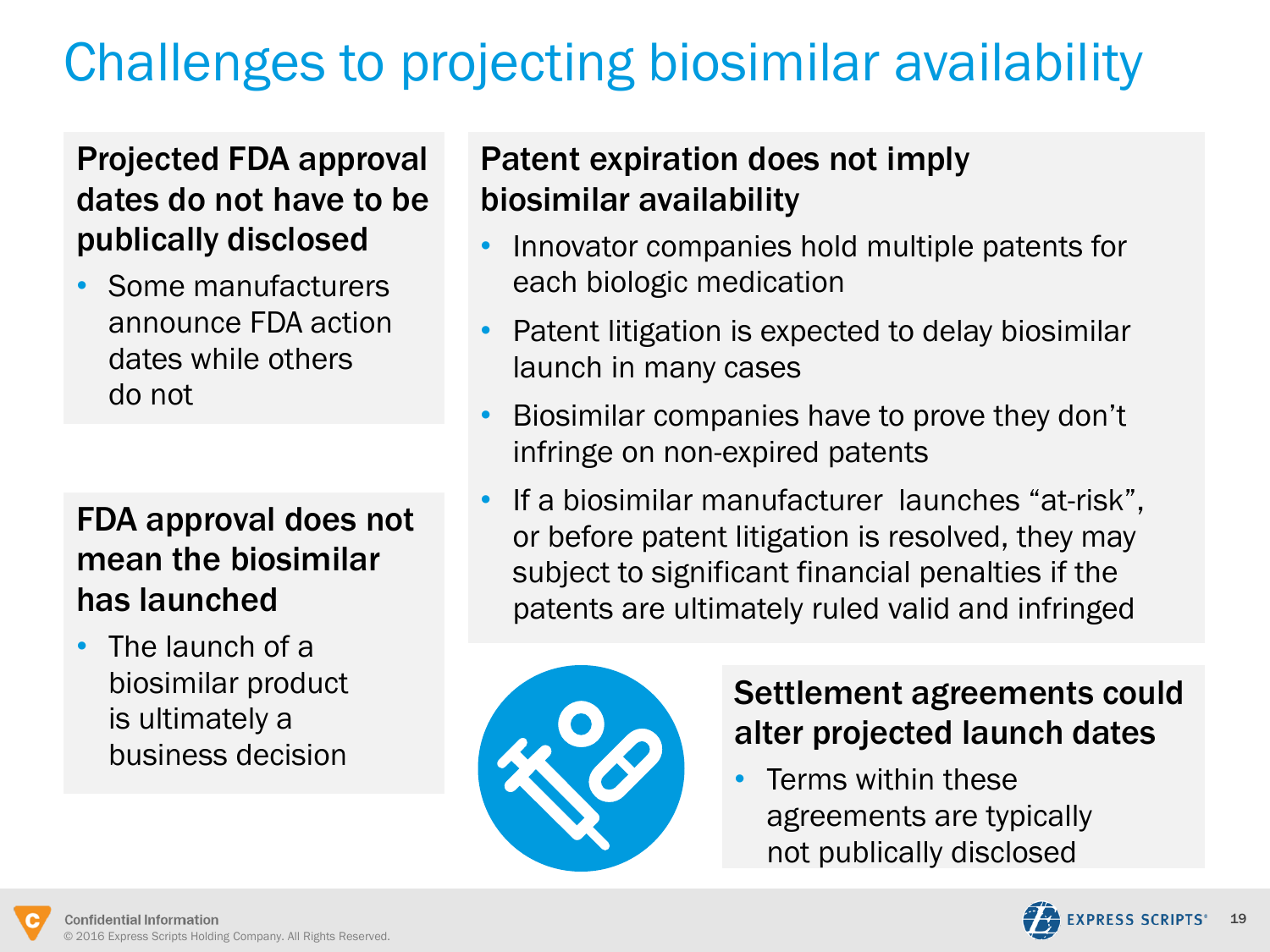### Approved biosimilar products

| <b>Biosimilar</b>                                                    | <b>Innovator</b>   | <b>Approval</b> | Launch                                     |
|----------------------------------------------------------------------|--------------------|-----------------|--------------------------------------------|
| <b>Zarxio</b> (filgrastim-sndz)<br><b>Manufacturer: Sandoz</b>       | Neupogen (Amgen)   | Mar. 6, 2015    | Sep. 3, 2015                               |
| <b>Inflectra</b> (infliximab-dyyb)<br>Manufacturer: Pfizer/Celltrion | Remicade (Janssen) | Apr. 5, 2016    | Nov. 28, 2016                              |
| <b>Erelzi</b> (etanercept-szzs)<br><b>Manufacturer: Sandoz</b>       | Enbrel (Amgen)     | Aug. 30, 2016   | <b>TBD</b><br>(litigation ongoing)         |
| <b>Amjevita</b> (adalimumab-atto)<br>Manufacturer: Amgen             | Humira (AbbVie)    | Sep. 23, 2016   | Jan. 31, 2023<br>(settlement<br>agreement) |
| <b>Renflexis</b> (infliximab-abda)<br>Manufacturer: Merck/Samsung    | Remicade (Janssen) | Apr. 21, 2017   | July 24, 2017                              |
| Cylteza (adalimumab-adbm)<br>Manufacturer: Boehringer Ingelheim      | Humira (AbbVie)    | Aug. 25, 2017   | <b>TBD</b><br>(litigation ongoing)         |

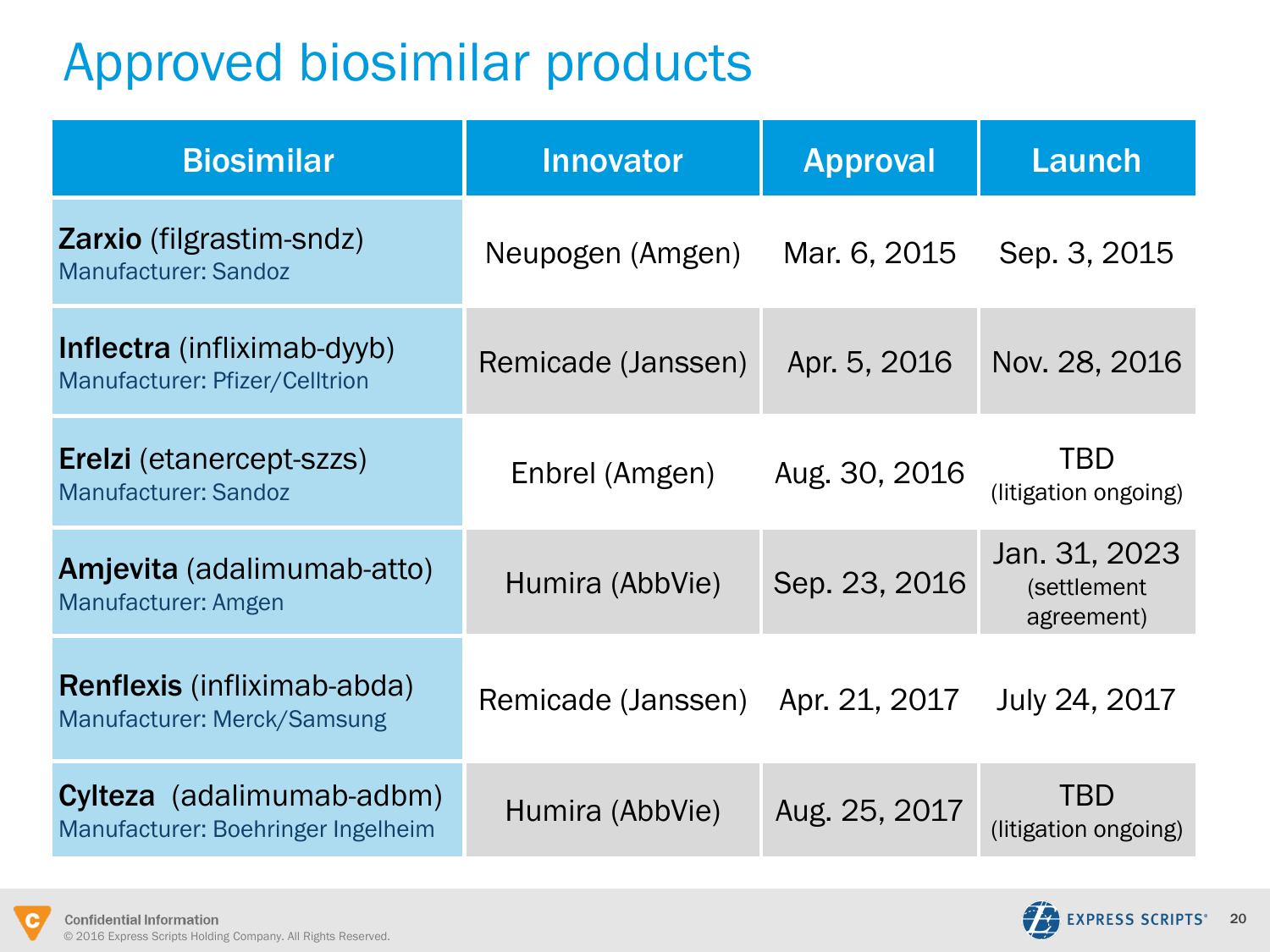## Approved biosimilar products (continued)

| <b>Biosimilar</b>                                                  | <b>Innovator</b>                    | <b>Approval</b> | Launch                             |
|--------------------------------------------------------------------|-------------------------------------|-----------------|------------------------------------|
| Mvasi (bevacizumab-awwb)<br>Manufacturer: Amgen/Allergan           | Avastin (Genentech) Sept. 14, 2017  |                 | <b>TBD</b><br>(litigation ongoing) |
| <b>Ogivri</b> (trastuzumab-dkst)<br>Manufacturer: Mylan/Biocon     | Herceptin<br>(Genentech)            | Dec. 1, 2017    | <b>TBD</b><br>(litigation ongoing) |
| <b>Ixifi</b> (infliximab-dyyb)<br><b>Manufacturer: Pfizer</b>      | Remicade (Janssen) Dec. 13, 2017    |                 | No Plans to<br>Commercialize       |
| <b>Retacrit</b> (epoetin alfa-epbx)<br>Manufacturer: Hospira       | Epogen (Amgen)<br>Procrit (Janssen) | May 15, 2018    | June 13, 2018                      |
| <b>Fulphila</b> (pegfilgrastim-jmdb)<br>Manufacturer: Mylan/Biocon | Neulasta (Amgen)                    | June 4, 2018    | July 30, 2018                      |
| Nivestym (pegfilgrastim-aafi)<br><b>Manufacturer: Pfizer</b>       | Neulasta (Amgen)                    | July 20, 2018   | Oct. 1, 2018                       |



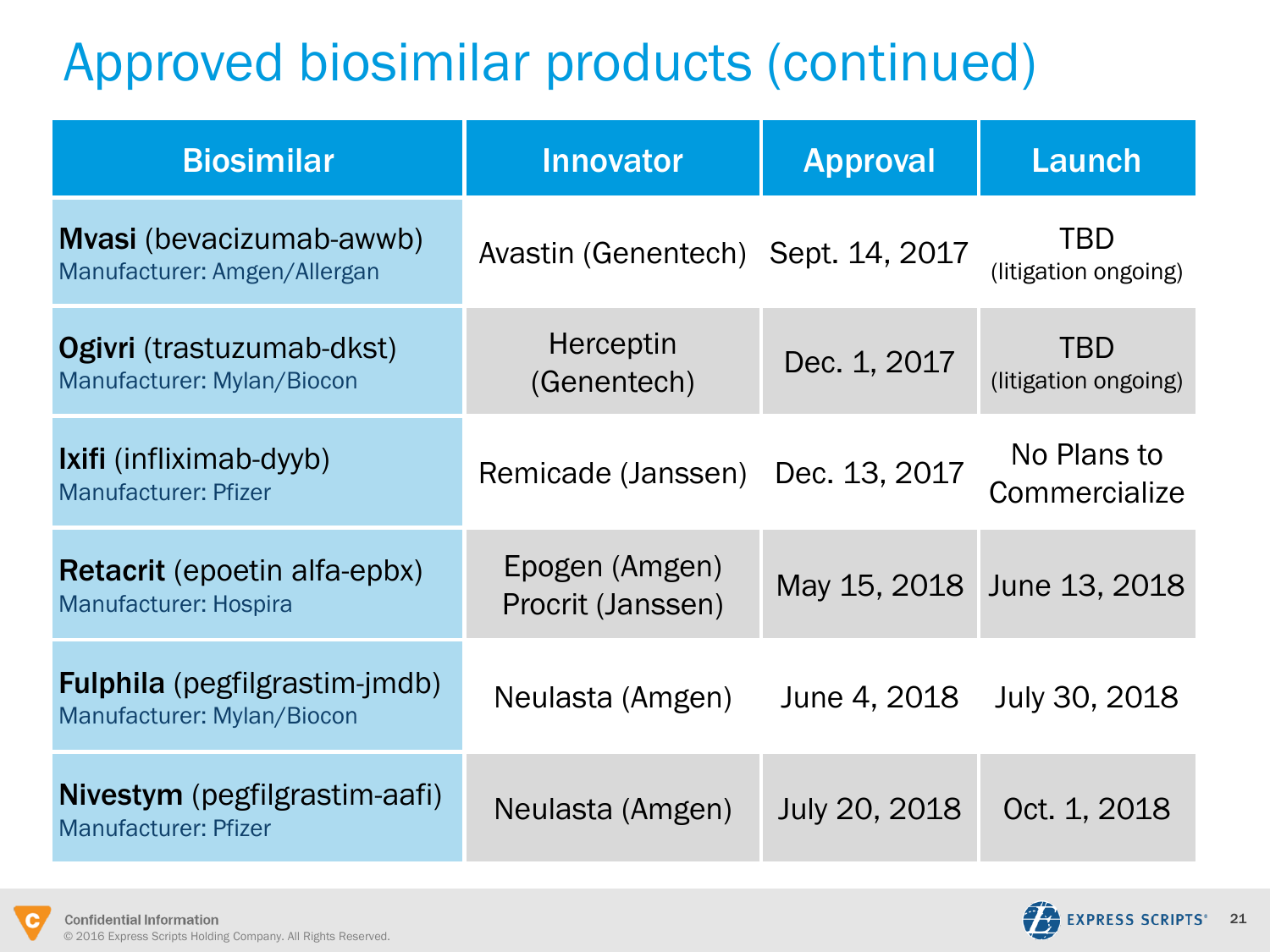## Approved biosimilar products (continued)

| <b>Biosimilar</b>                                            | <b>Innovator</b>         | Approval      | Launch                                     |
|--------------------------------------------------------------|--------------------------|---------------|--------------------------------------------|
| Hyrimoz (adalimumab-adaz)<br><b>Manufacturer: Sandoz</b>     | Humira (AbbVie)          | Oct. 31, 2018 | Sep. 30, 2023<br>(settlement<br>agreement) |
| Udenyca (pegfilgrastim-cbqv)<br><b>Manufacturer: Coherus</b> | Neulasta (Amgen)         | Nov. 2, 2018  | Jan. 2019                                  |
| Herzuma (trastuzumab-pkrb)<br>Manufacturer: Celltrion/Teva   | Herceptin<br>(Genentech) | Dec. 14, 2018 | TBD<br>(litigation ongoing)                |